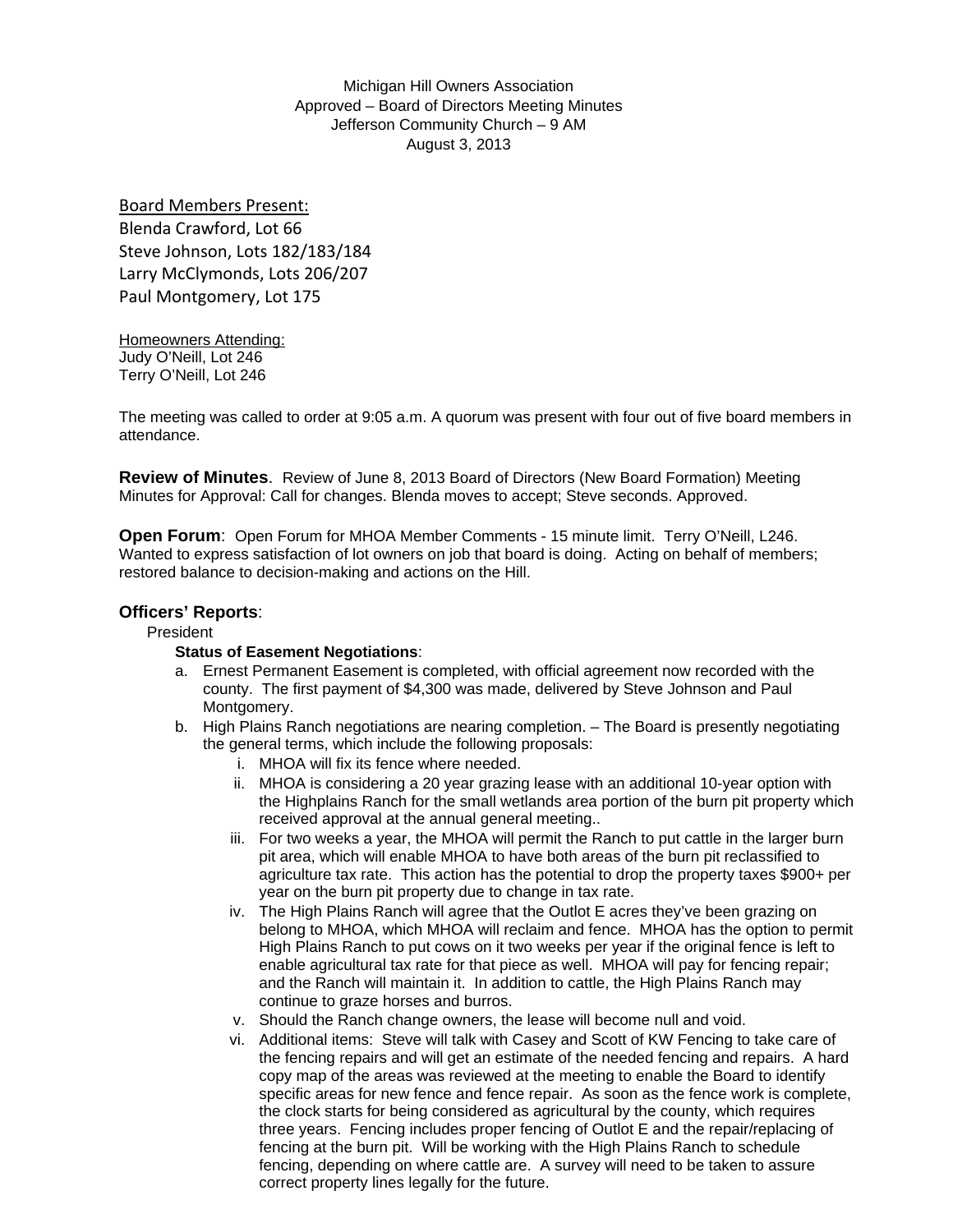## c. Augmentation Road

i. Work is on-going. In a good position because of adverse possession. These negotiations are third on the list in priorities.

# **MHOA Water Well Permits**

i. A complaint was filed with Garver Brown, water commissioner, for improper well water usage. Garver Browne was asked to look into the complaint. He will do a site inspection and will talk with the owners. He'll get back to the Board with results of this action. The Board discussion options to make the water permitting guidelines and information more available to all owners. It was decided that this water permit information would be added to the annual dues invoices to assure all owners receive water usage guidelines and restrictions reminders on an annual basis.

## **MHOA Financial Review**

i. Board members were asked to review the financial review proposals received to date. The MOHA put out a request for proposals for a review of MHOA financial records to eight different firms. It received proposals from three different firms to review 2011, 2012 and 2013 financials. The last financial review was conducted in 2010. While the MHOA is not required by CCIOA to conduct this review, the Board determined to proceed with a review given member interest expressed at the Annual Board Meeting. The Board interviewed three potential reviewers and was most impressed with Sotiros & Sotiros and think they will be easiest to work with. The goal is to get two-thirds of the review completed by end of year, with remaining 2013 review and balance sheet due in January. The review is not a budgeted item; however, was voted on as a Board action. Richard Sotiros will need to work with Judy to get the required documentation for review. Steve motioned to proceed with the review under the terms of the Sotiros proposal and on the timeline discussed by the Board; the motion was seconded by Blenda. The Board voted to approve. Larry will proceed and let Richard Sotiros know his proposal has been accepted and that he should move forward to communicate with Steve and Judy.

# Vice President

## **ACC Report**:

- i. Paperwork was sent to Park County Building Department for Lots 77 and 104; waiting on response.
- ii. A letter will be going out soon to Lot 104 regarding trash cans, grills and tarps that must be removed when leaving a campsite. Information received from Bob O'Conner (with Environmental Health) indicates that no porta-potties are allowed on properties. Per Park County land use regulations, if owners camp on their lot using a motor home, they must use the bathroom in the motor home. If camping on their lot in a tent, owners must have a septic tank system in the ground for sewer waste.
- iii. Lot 120 was contacted about the poor condition of the Michigan Hill road that was left by his contractor when doing his driveway. The owner spoke to his contractor, who will fix the road. He doesn't have a date as of yet, but will get back with the contractor and try to pin him down to a specific date to fix the road to its original state and to remove any additional debris.
- iv. Lots 89 and 90 were sold. The Board will send the owner a letter indicating that the boat inside the foundation on lot 90 needs to be removed in the very near future.

#### v. **ACC Submissions since 6/8/13:**

- a. garage (lot242)
- b. re-stain Home (lot 256)
- c. reroof and stain (lot 126)
- d. Deck addition (lot 221)
- e. Garage (lot164)
- f. exterior chimney rocked (lot 248)
- g. reroof from metal to asphalt (lot 191)
- h. metal roof (lot 72)

#### At-Large

#### a. **Augmentation Pond**:

- i. Fish stocked 6/26/13.
- ii. Complaints about road ruts near pond. Ruts cause normal cars to bottom out; driving around bog and causing larger problem. Fix: one load of rock/fill and hour of tractor work. Complaint about dam leakage; perhaps source of bog. Should self-heal